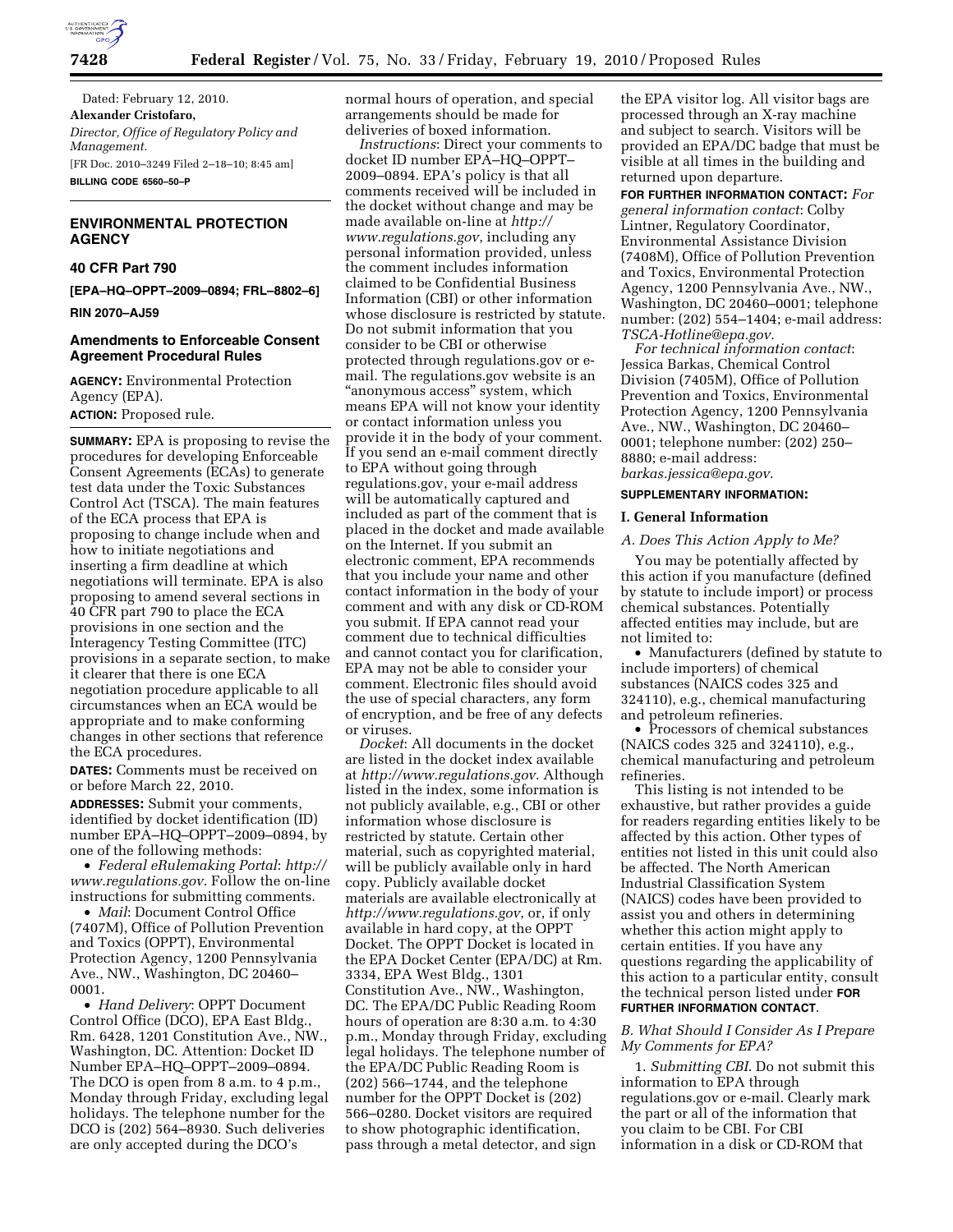you mail to EPA, mark the outside of the disk or CD-ROM as CBI and then identify electronically within the disk or CD-ROM the specific information that is claimed as CBI. In addition to one complete version of the comment that includes information claimed as CBI, a copy of the comment that does not contain the information claimed as CBI must be submitted for inclusion in the public docket. Information so marked will not be disclosed except in accordance with procedures set forth in 40 CFR part 2.

2. *Tips for preparing your comments*. When submitting comments, remember to:

i. Identify the document by docket ID number and other identifying information (subject heading, **Federal Register** date and page number).

ii. Follow directions. The Agency may ask you to respond to specific questions or organize comments by referencing a Code of Federal Regulations (CFR) part or section number.

iii. Explain why you agree or disagree; suggest alternatives and substitute language for your requested changes.

iv. Describe any assumptions and provide any technical information and/ or data that you used.

v. If you estimate potential costs or burdens, explain how you arrived at your estimate in sufficient detail to allow for it to be reproduced.

vi. Provide specific examples to illustrate your concerns and suggest alternatives.

vii. Explain your views as clearly as possible, avoiding the use of profanity or personal threats.

viii. Make sure to submit your comments by the comment period deadline identified.

### **II. Background**

#### *A. What Action is the Agency Taking?*

EPA promulgated the ECA rules at 40 CFR part 790 in 1986. The procedures were developed in consultation with the Natural Resources Defense Council and the Chemical Manufacturers Association; several public meetings to discuss the procedures were held before the procedural rule was promulgated as an interim final rule.

ECAs are enforceable agreements between EPA and one or more chemical manufacturers or processors to conduct specific testing on a particular chemical substance. These agreements are designed to provide EPA with data identified as necessary to evaluate a particular chemical substance without the need for EPA to first make the riskor exposure-based findings for, or promulgate, a TSCA section 4 test rule,

and without introducing delays inherent in the rulemaking process. ECAs were intended to permit EPA to obtain test data more quickly than test rules, while preserving opportunity for input from the public and the affected manufacturer(s).

When EPA promulgated the original ECA rules, it anticipated that the timeline for completing an ECA, from ITC recommendation to agreement finalization, would be 50 weeks. EPA indicated uncertainty about the feasibility of the schedule from the outset, noting in Appendix A to subpart E of part 790 that the schedule was subject to amendment, by rule, should it prove unrealistic in practice. Since the publication of the ECA rule, the average time to complete an ECA has been approximately two years and negotiations have taken well over two years for several chemicals. Negotiations for ECAs on many chemicals have been started but never formally concluded, or have been terminated. EPA now proposes to revise the ECA procedural rule to increase the efficiency and flexibility of the ECA process.

EPA recognizes the value of an open and transparent process for developing these agreements, and proposes to retain the opportunities for public involvement in negotiations, to review draft agreements, and to object to agreements. Key features that EPA is proposing to change involve determining when and how to initiate negotiations and inserting a firm deadline at which negotiations will terminate, and no ECA will be agreed to absent an affirmative decision by EPA to extend negotiations. EPA is also proposing to amend several sections in 40 CFR part 790 to place the ECA procedure in one section, to make it clearer that there is one ECA negotiation procedure applicable to all circumstances when an ECA would be appropriate, and to make conforming changes in other sections that reference the ECA procedures.

# *B. What is the Agency's Authority for Taking This Action?*

Section 4 of TSCA authorizes EPA to require manufacturers and processors of chemical substances and mixtures to test these chemicals to generate data that is relevant to determining whether the chemicals present an unreasonable risk. Section 4(a) of TSCA empowers the Agency to promulgate rules which require such testing. Section 4 of TSCA provides implied authority to enter into enforceable consent agreements requiring testing where such agreements provide procedural safeguards

equivalent to those that apply where testing is conducted by rule.

#### *C. What is An ECA?*

An ECA is an enforceable legal agreement between EPA and one or more private parties, such as a group of chemical manufacturers, specifying that those private parties will conduct testing on a given chemical substance to fill an EPA-identified need. The violation of the terms of an ECA is a prohibited act under TSCA and is enforceable under sections 16 and 17 of TSCA. In addition, chemicals subject to ECAs, similar to chemicals subject to test rules, are subject to certain additional provisions of TSCA (e.g., export notification under section 12 of TSCA). Because private parties enter ECAs voluntarily, EPA need not make findings as to unreasonable risk of injury to health or the environment, significant or substantial human exposure, or other findings that would be required to issue a final test rule. ECAs were conceived as a tool for EPA to acquire test data more expeditiously than could be achieved through the typical rulemaking process.

# *D. When Has EPA Used ECAs and Why is EPA Proposing to Modify the ECA Procedures?*

Since 1986, EPA has published a number of **Federal Register** documents announcing its interest in using ECAs to obtain various test data. In some instances, EPA selected one or more chemical substances for testing consideration based on an ITC recommendation or designation (see, e.g., ECA for cyclohexane, 59 FR 59660 (November 18, 1994) (FRL–4909–5)). In other instances, EPA selected the substance or substances based on its own initiative (see, e.g., ECA for 1,2 ethylene dichloride, 68 FR 33125 (June 3, 2003) (FRL–7300–6)). ECAs have been used for testing single chemical substances and for testing multiple chemical substances, usually chemical substances related to one another. For the reasons summarized in Unit II.A. and further explained Unit II.D., E., and F., EPA has been using ECAs with declining frequency over the last several years. EPA's data needs have not diminished, however, and the reduced number of ECAs has not been offset by an increase in the issuance of test rules. Because EPA would like to continue to use ECAs, where appropriate, it is proposing to amend the rules to make them quicker and easier to implement, to preserve existing provisions for transparency and adequate opportunities for public participation, and to make them easier for the public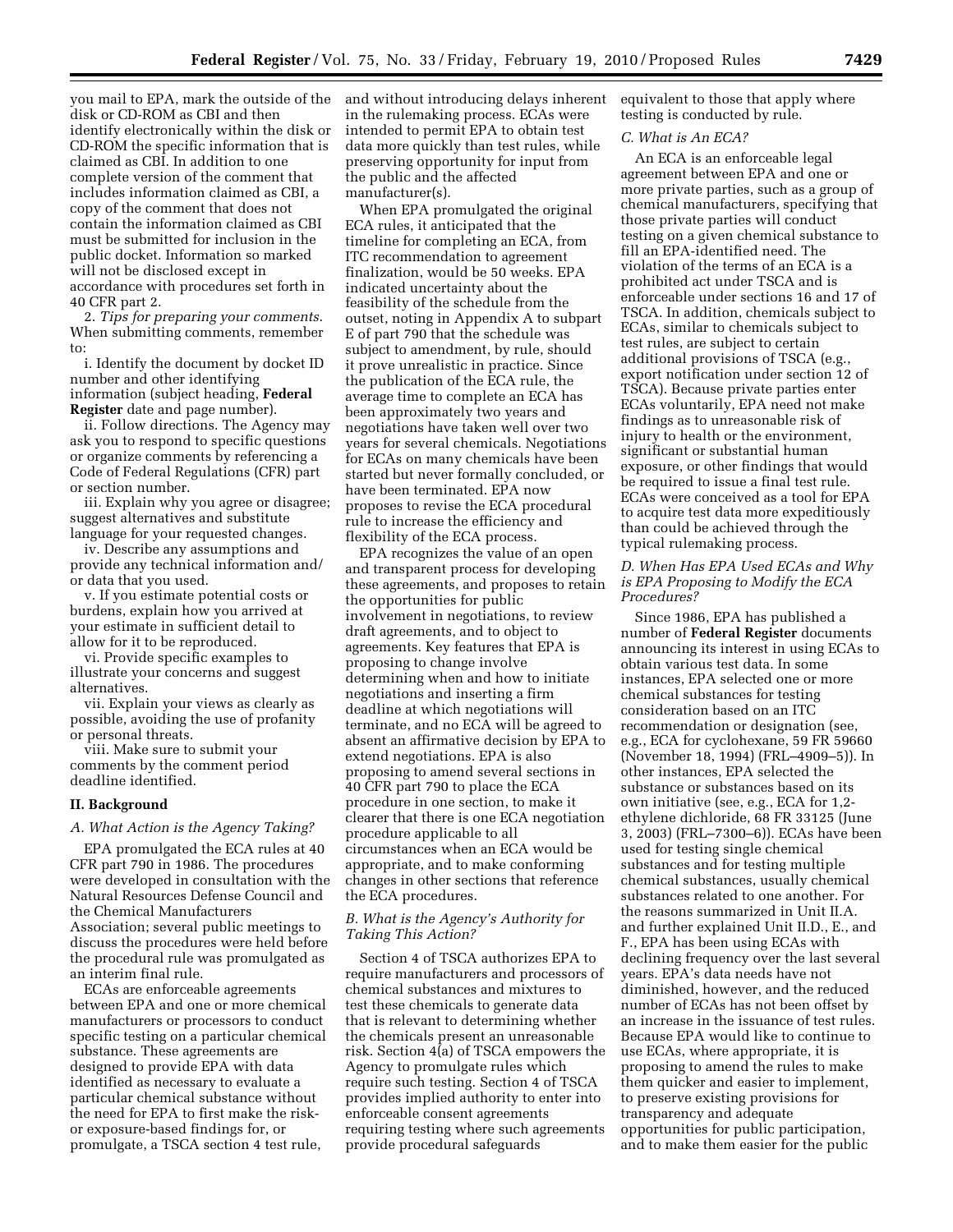to understand. EPA believes that these changes will increase Agency efficiency by enhancing EPA's ability to use ECAs where appropriate, thereby permitting EPA to focus regulatory activity (and resources) on those chemicals for which ECAs are inappropriate or for which agreement cannot be reached significantly faster than a rule can be promulgated.

# *E. When Does EPA Use Test Rules?*

EPA typically uses test rules when it makes certain findings specified under section 4(a) of TSCA. They include the finding that either the manufacture, distribution in commerce, processing, use, or disposal of a chemical substance or mixture, or that any combination of such activities, may present an unreasonable risk of injury to health or the environment; or that a chemical substance is or will be produced in substantial quantities and it either enters or may reasonably be anticipated to enter the environment in substantial quantities, or there is or may be significant or substantial human exposure to that chemical substance or mixture. In addition, they include the findings that ''there are insufficient data or experience upon which the effects of the manufacture, distribution in commerce, processing, use, or disposal of such substance or mixture or any combination of such activities on health or the environment can reasonably be determined or predicted,'' and that ''testing of such substance or mixture with respect to such effects is necessary to develop such data'' (15 U.S.C. 2603).

EPA has typically used test rules in circumstances where the ITC has designated a chemical for testing. In such circumstances, EPA has a statutory duty to either initiate a proceeding for a test rule within 12 months of the designation, or publish reasons why a test rule is not necessary. EPA has also recently used test rules to require testing of several high production volume (HPV) chemicals.

More generally, EPA may pursue a test rule whenever EPA believes it can make the necessary findings. This includes situations where no party has volunteered to participate in ECA negotiations, where ECA negotiations are tried and fail, where the testing protocols or other considerations are too complex or new to make negotiations an efficient means of requiring testing, or in other circumstances that lead EPA to believe that negotiations would be unlikely to produce an ECA.

# *F. What are the Specific Proposed Changes to the ECA Rule?*

1. *Proposed reorganization of 40 CFR part 790, subpart B and removal of Appendix A to subpart E of part 790*. EPA is proposing to amend 40 CFR 790.20 and 40 CFR 790.22 by combining § 790.22 with portions of § 790.24, by consolidating § 790.20 with portions of § 790.26 and § 790.28, and by consolidating § 790.22 with § 790.28 to improve the organization of the rules, and to make it more clear that there is one ECA negotiation procedure for all situations in which ECAs are appropriate (generally, based on EPA's own initiative or an ITC recommendation).

EPA is proposing to move part of § 790.22 to § 790.20 so that all provisions pertaining to how ITC intends to carry out making recommendations or designations, and how EPA intends to respond to those ITC actions, are in one section, and so that all provisions pertaining to ECA development procedures (which can apply whether or not the ITC has made a recommendation or designation) are in another section. EPA proposes to expand the section currently numbered § 790.20(b)(2), which presently only covers recommendation without intent to designate, to include the same list of possible actions when ITC makes a recommendation, whether with or without intent to designate, and to move the procedures described in § 790.22(a) to § 790.20. The text presently at § 790.22(a) will replace § 790.20(b), and the current § 790.20(b) will be redesignated § 790.20(c). This will help centralize all of the ITC-related procedures and remove the potentially confusing ITC discussion from the ECA procedural rules. To further centralize and consolidate the ECA procedures, EPA proposes to move the criteria for determining when consensus is reached, currently in § 790.24 to § 790.22.

EPA proposes to remove § 790.26 (initiation and completion of rulemaking proceedings on ITCdesignated chemicals) and § 790.28 (procedures for developing consent agreements and/or test rules for chemicals that have not been designated or recommended with intent to designate by the ITC). The procedures and explanations in these sections are either needlessly duplicative or would be superseded by or incorporated into the proposed changes to § 790.20 (procedures that follow ITC recommendation and designation) and § 790.22 (ECA procedures). First, the proposed amended ECA procedures already articulate the principle (in

proposed  $\S 790.22(b)(4)$  that EPA may proceed to rulemaking under TSCA section 4 if ECA negotiations are not successful. Second, for the reasons described in Unit II.F.1., EPA is proposing to remove the Appendix A and schedule table referred to in § 790.26(b), and the remainder of § 790.26(b) as duplicative of EPA's existing rulemaking obligations under the Administrative Procedures Act. Third, EPA is proposing to incorporate § 790.26(c) into the text of § 790.20(c)(1)(i) (§ 790.20(b)(1)(i) in the existing rules). Fourth, § 790.28, which describes the procedures for developing ECAs for chemicals that have not been designated or recommended with intent to designate by the ITC, is unnecessary in light of the proposed expansion of the scope of § 790.22. The procedures that EPA is proposing in § 790.22 will apply to all circumstances in which ECAs are appropriate, including chemicals that have not been designated or recommended with intent to designate by the ITC.

EPA proposes to remove Appendix A to subpart E of part 790, including the schedule table, because the Agency believes that the proposed revised procedures in § 790.20 and § 790.22 adequately explain timelines for meetings and notices and because EPA is proposing to limit the required number of meetings and notices associated with ECA negotiations. The table is merely illustrative and provides little additional explanatory utility. Furthermore, the schedule table commingles events relating to ITC recommendations-with-intent-todesignate and more generic events relating to all ECA negotiations in a manner that could generate confusion over what procedures apply when EPA wishes to acquire testing information on a chemical for which the ITC has not made a recommendation with intent to designate.

In addition to the changes discussed in Unit II.F.1., EPA proposes to make additional conforming and clarifying changes to § 790.20. The title of the section will be amended to include ''recommendation with intent to designate,'' and the title of § 790.20(c) (currently § 790.20(b)) will be amended to include ITC "designations." Finally, EPA proposes to make a few conforming changes to § 790.1, including removing the reference to the Appendix A schedule table in § 790.1(d) and removing the statement in § 790.1(c), regarding EPA's intent to proceed with rulemaking if ECA negotiations are unsuccessful, because the proposed amended § 790.22(b)(4) includes a similar statement of intent.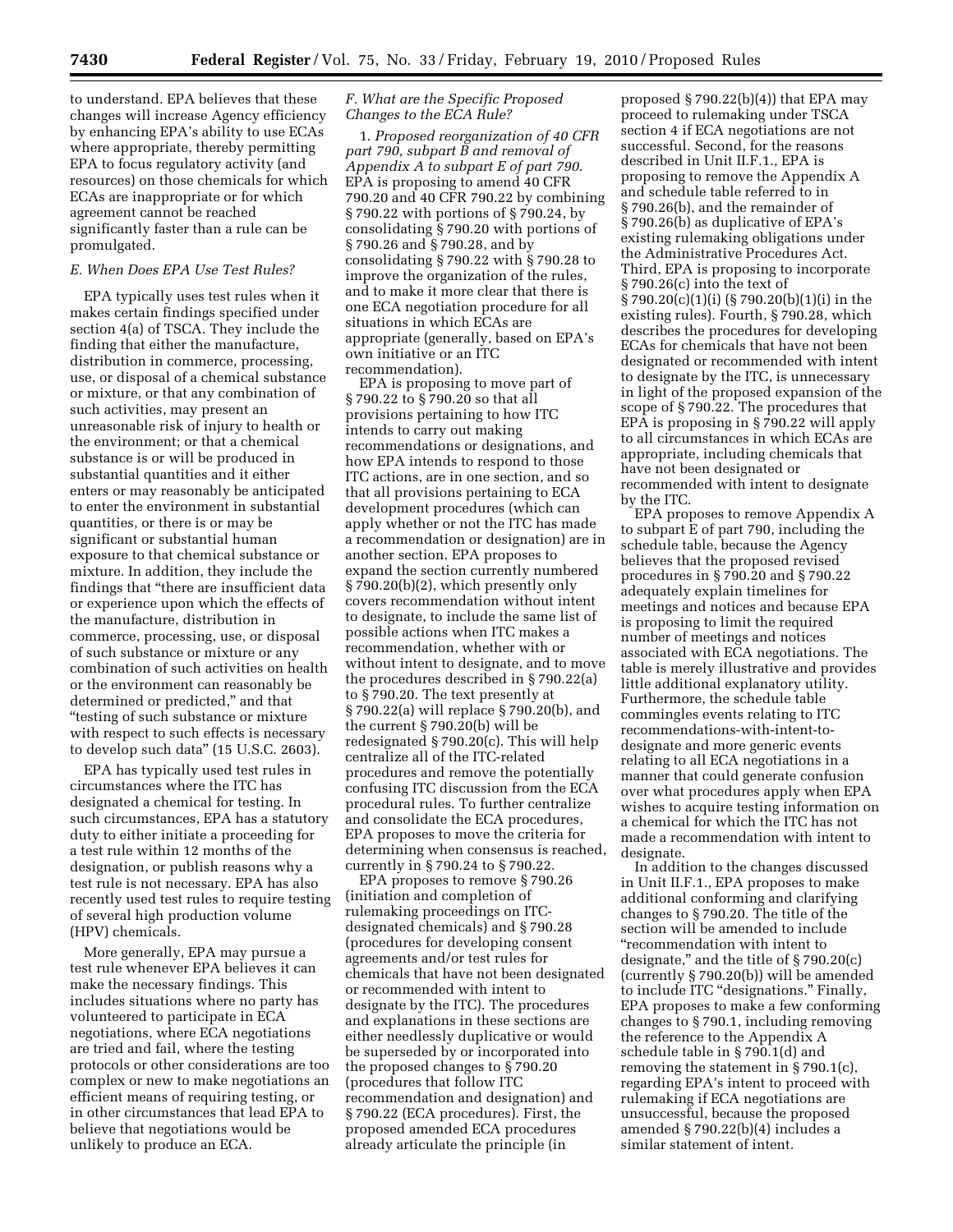2. *Proposed changes to the ECA procedures*. EPA is proposing to revise the ECA procedures to reflect that negotiation of an ECA for a chemical will not commence until EPA has received and evaluated a testing agreement proposal, and until EPA believes it is likely that proceeding with negotiation of a consent agreement, based on the proposal, would be an efficient and successful means of developing the test data. When evaluating testing proposals, EPA would generally consider factors such as whether it appears to address EPA's testing interests and whether it appears to be a good faith attempt to present an agreement acceptable to EPA.

Under the current regulations, at § 790.22 (b)(1), where there is an ITC recommendation with intent to designate, solicitation for negotiation participants occurs at the same time the ITC report is published, rather than after EPA has had a chance to determine whether an ECA would even be an appropriate means for obtaining the test data in a given instance. In such circumstances, negotiation would begin before EPA is able to determine whether any party would be interested in submitting a testing proposal that might form an adequate basis to begin negotiations and before EPA has concluded that negotiating an ECA would likely be successful and more efficient than promulgating a test rule. EPA believes these circumstances create the unwarranted potential for wasting time and resources on negotiations over a clearly inadequate proposal. In EPA's judgment, not requiring that a minimally acceptable proposed testing agreement be submitted to, and evaluated by, EPA before commencing negotiations has contributed to substantial delay in ECA completion, which would be remedied by the proposed change.

Additional aspects of the current ECA regulations have also been found to contribute to delay. At present, the only time limits or deadlines in the ECA procedures are in the presumptive schedule in Appendix A to subpart E of part 790, and the provision in § 790.22(b)(6) that, in certain circumstances, EPA will terminate negotiations 10 weeks after the deadline for requests to participate in negotiations. EPA has found the schedule to be unrealistic in most circumstances in light of the number of steps it suggests, and notes that the schedule explicitly notes only one point when EPA could terminate negotiations, rather than whenever such negotiations become unproductive or unduly prolonged. Section 790.22(b)(6)

currently permits EPA to terminate negotiations over chemicals that the ITC has recommended for testing with an intent to designate if the Agency concludes early in the process that negotiations will be fruitless (''EPA will terminate negotiations after 10 weeks and proceed with rulemaking unless negotiations are likely to result in a draft consent agreement within 4 additional weeks''). This opportunity occurs only ten weeks after the earliest time negotiations begin, before the comment period for the interested parties, and before the "comment resolution meeting.'' Further, there is no express provision at all for terminating unsuccessful ECA negotiations on chemical substances or mixtures that have not been recommended with intent to designate by the ITC (i.e., those substances that the ITC has simply recommended and those substances that EPA has selected on its own initiative).

EPA proposes to amend § 790.22 to expressly allow EPA to affirmatively terminate negotiations at any time it believes negotiations are unlikely to produce a final agreement, regardless of whether the chemical substance or mixture subject to the negotiation was selected for testing consideration based on an ITC recommendation-with-intentto-designate, an ITC recommendation, or EPA's own initiative. Furthermore, the proposed amendments would provide that if negotiations have not concluded within six months (again, regardless of the circumstances by which the chemical substance or mixture was selected for testing consideration), ECA negotiations automatically terminate and EPA may pursue a test rule instead. For the cases in which the parties are very near agreement at the end of six months, EPA proposes that the rules be amended to permit EPA to provide one or more extensions of up to 60 days each where it seems likely to EPA that agreement will be reached in that additional time. EPA would notify all interested parties of any extension(s).

The current ECA regulations discuss a number of public meetings that do not seem to be necessary or helpful in many instances. Current § 790.22(a) and the schedule in Appendix A to subpart E of part 790 discuss a focus meeting that is to be held to discuss ITC recommendations-with-intent-todesignate. Current § 790.28 directs that the same schedule is to be followed for chemicals for which there has been no ITC designation or recommendationwith-intent-to-designate, making it unclear whether a public focus meeting must be used in situations other than when the ITC has made a

recommendation-with-intent-todesignate. While such a meeting may be helpful as an initial public comment gathering tool when the ITC has made a recommendation-with-intent-todesignate, it is confusing to include this meeting in the procedures for negotiating an ECA because not all chemicals that the ITC recommendswith-intent-to-designate will ultimately be the subject of an ECA. Additionally, it would not be necessary to hold the focus meeting in other situations in which a chemical substance or mixture might be selected for testing consideration because there would not be an ITC recommendation-with-intentto-designate to discuss (such as when EPA seeks testing data on its own initiative or based on an ITC recommendation without intent to designate).

The regulations at current § 790.22 call for a public meeting to discuss EPA's preliminary testing determinations—this is referred to in the regulations and in the schedule in Appendix A to subpart E of part 790 as the ''course setting'' meeting. These meetings are in addition to the ECA negotiation meeting or meetings (which are also public). EPA believes that it is unnecessary and unduly rigid to require a course setting meeting in all circumstances in which EPA intends to attempt to negotiate an ECA, regardless of need or public interest. Therefore, EPA proposes to retain this as a requirement only for ITC recommendations-with-intent-todesignate, and to move it from the ECA procedures (at § 790.22(a)(6) in the existing rule) to the ITC response procedures at § 790.20(b)(6) in this proposed rule.

EPA proposes to amend the rules so that the only meetings required by the ECA procedures, consolidated in proposed § 790.22, would be the negotiation meeting or meetings. Negotiation meetings under the proposed ECA procedures could include the draft ECA comment resolution meeting described in the current § 790.22(b)(8), so EPA believes it is unnecessary to include regulatory language in proposed § 790.22 expressly allowing for such a meeting. Other notices regarding EPA's views on testing needs, solicitation of interested parties to participate in negotiations, and invitations to submit draft testing agreement proposals can be efficiently accomplished through **Federal Register**  documents, through the EPA website, and through other forms of public communication. In particular, the solicitation of interested parties to participate in negotiations through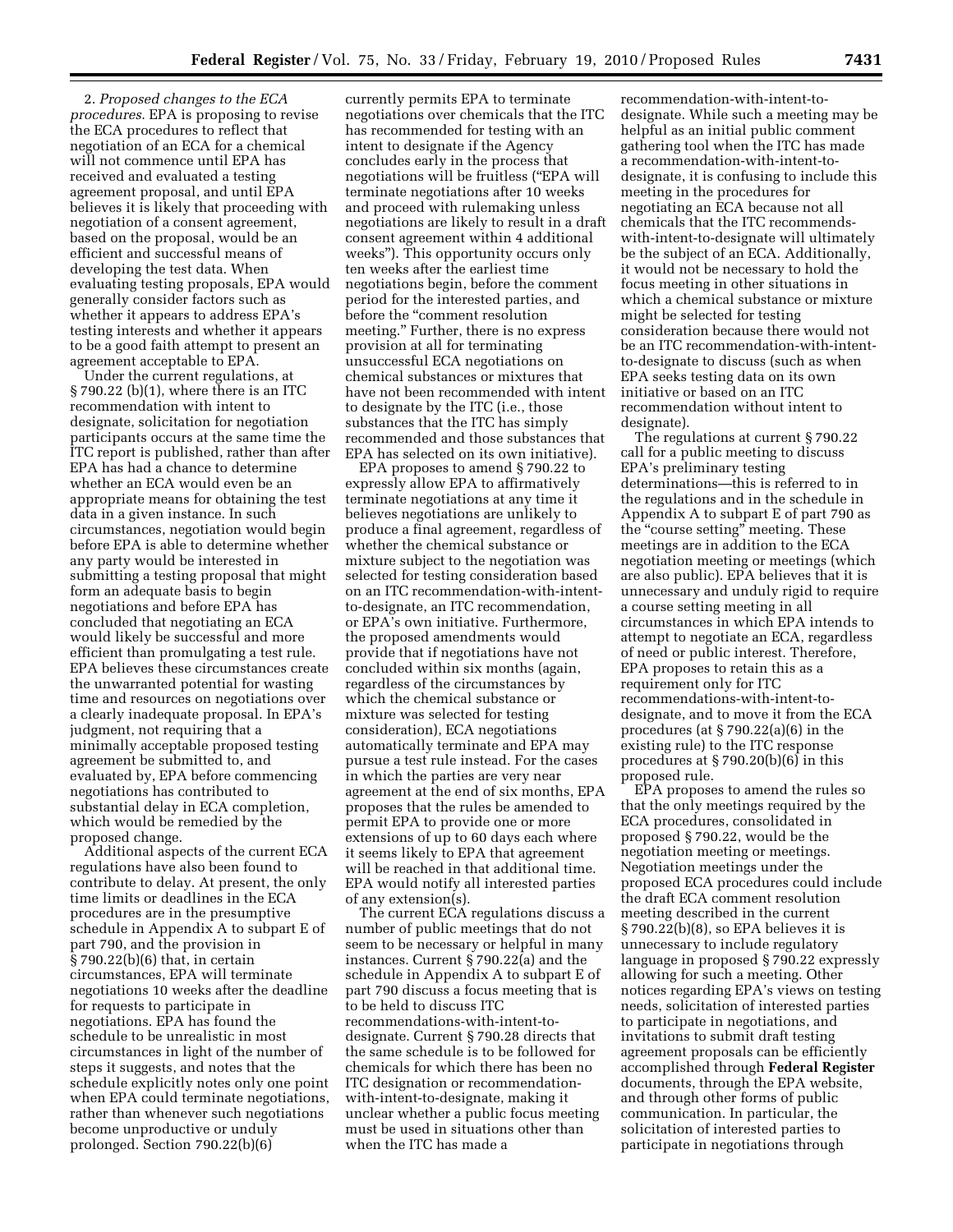# **Federal Register** documents will be maintained.

The proposed amendments to § 790.22 reflect this streamlined, flexible approach to public meetings, and make several other minor changes to modernize and streamline the ECA negotiation and public communication process (e.g., rather than placing meeting minutes, other background documents, etc. into a "public file" in the OPPTS Reading Room, EPA is proposing to place these documents in an Internet-accessible public docket established by EPA at *http:// www.regulations.gov*).

# **III. Statutory and Executive Order Reviews**

#### *A. Regulatory Review*

Under Executive Order 12866, entitled *Regulatory Planning and Review* (58 FR 51735, October 4, 1993), this proposed rule is not a ''significant regulatory action'' subject to review by the Office of Management and Budget (OMB) under Executive Order 12866, because it does not meet the criteria in section 3(f)(4) of the Executive Order. Accordingly, EPA did not submit this proposed rulemaking to OMB for review under Executive Order 12866.

#### *B. Paperwork Reduction Act*

This action does not impose any new information collection burden, because the development of an ECA does not involve information collection activities as defined by the Paperwork Reduction Act (PRA), 44 U.S.C. 3501 *et seq*. However, the information collection requirements contained in an ECA are already approved by OMB pursuant to the PRA under OMB control number 2070–0033 (EPA ICR No. 1139). Under the PRA, an agency may not conduct or sponsor, and a person is not required to respond to, an information collection request unless it displays a currently valid control number assigned by OMB. The OMB control numbers for EPA's regulations in title 40 of the CFR are listed in 40 CFR part 9, and will be included in the individual ECAs.

### *C. Regulatory Flexibility Act*

Pursuant to section 605(b) of the Regulatory Flexibility Act (RFA), 5 U.S.C. 601 *et seq*., after considering the potential economic impacts of this proposed rule on small entities, the Agency hereby certifies that this proposed rule would not have a significant adverse economic impact on a substantial number of small entities.

Small entities include small businesses, small organizations, and small governmental jurisdictions. For

purposes of assessing the impacts of today's proposed rule on small entities, small entity is defined as: (1) A small business as defined by the Small Business Administration's (SBA) regulations at 13 CFR 121.201; (2) a small governmental jurisdiction that is a government of a city, county, town, school district or special district with a population of less than 50,000; and (3) a small organization that is any not-forprofit enterprise which is independently owned and operated and is not dominant in its field.

This action will not have a significant economic impact on a substantial number of small entities. In determining whether a rule has a significant economic impact on a substantial number of small entities, the impact of concern is any significant adverse economic impact on small entities, since the primary purpose of regulatory flexibility analysis is to identify and address regulatory alternatives ''which minimize any significant economic impact of the rule on small entities'' (5 U.S.C. 603 and 604). Thus, an agency may certify that a rule will not have a significant economic impact on a substantial number of small entities if the rule relieves regulatory burden, or otherwise has a positive economic effect on all of the small entities subject to the rule.

The proposed changes discussed in this document are expected to streamline and improve the ECA procedures in a way that will benefit all participants. EPA has therefore concluded that this proposed rule will not have any adverse impacts on affected small entities. However, EPA continues to be interested in the potential impacts of the ECA procedures on small entities and welcomes comments on issues related to such impacts.

### *D. Unfunded Mandates Reform Act*

This action does not impose any enforceable duty or contain any unfunded mandate as described under Title II of the Unfunded Mandates Reform Act of 1995 (UMRA), Public Law 104–4. Therefore, this action is not subject to the requirements of UMRA.

#### *E. Federalism*

Pursuant to Executive Order 13132, entitled *Federalism* (64 FR 43255, August 10, 1999), EPA has determined that this proposed rule does not have ''federalism implications,'' because it will not have substantial direct effects on the States, on the relationship between the national government and the States, or on the distribution of power and responsibilities among the

various levels of government, as specified in Executive Order 13132. Thus, Executive Order 13132 does not apply to this proposed rule.

### *F. Tribal Implications*

Under Executive Order 13175, entitled *Consultation and Coordination with Indian Tribal Governments* (65 FR 67249, November 6, 2000), EPA has determined that this proposed rule does not have tribal implications because it will not have any effect on tribal governments, on the relationship between the Federal Government and the Indian tribes, or on the distribution of power and responsibilities between the Federal Government and Indian tribes, as specified in the executive order. Thus, Executive Order 13175 does not apply to this proposed rule.

### *G. Children's Health Protection*

Executive Order 13045, entitled *Protection of Children from Environmental Health Risks and Safety Risks* (62 FR 1985, April 23, 1997), does not apply to this action because this is not designated as an ''economically significant'' regulatory action as defined by Executive Order 12866 (see Unit III.A.), nor does this action establish an environmental standard that is intended to have a disproportionate effect on children. To the contrary, this action will revise procedures which will facilitate the development of data and information that EPA and others can use to assess the risks of chemicals, including potential risks to children.

#### *H. Energy Effects*

This action is not subject to Executive Order 13211, entitled *Actions Concerning Regulations That Significantly Affect Energy Supply, Distribution, or Use* (66 FR 28355, May 22, 2001) because this action is not expected to affect energy supply, distribution, or use.

#### *I. Technology Standards*

Section 12(d) of the National Technology Transfer and Advancement Act of 1995 (NTTAA), Public Law No. 104–113, 12(d) (15 U.S.C. 272 note), directs EPA to use voluntary consensus standards in its regulatory activities unless to do so would be inconsistent with applicable law or otherwise impractical. Voluntary consensus standards are technical standards (e.g., materials specifications, test methods, sampling procedures, and business practices) that are developed or adopted by voluntary consensus standards bodies. The NTTAA directs EPA to provide Congress, through OMB, explanations when the Agency decides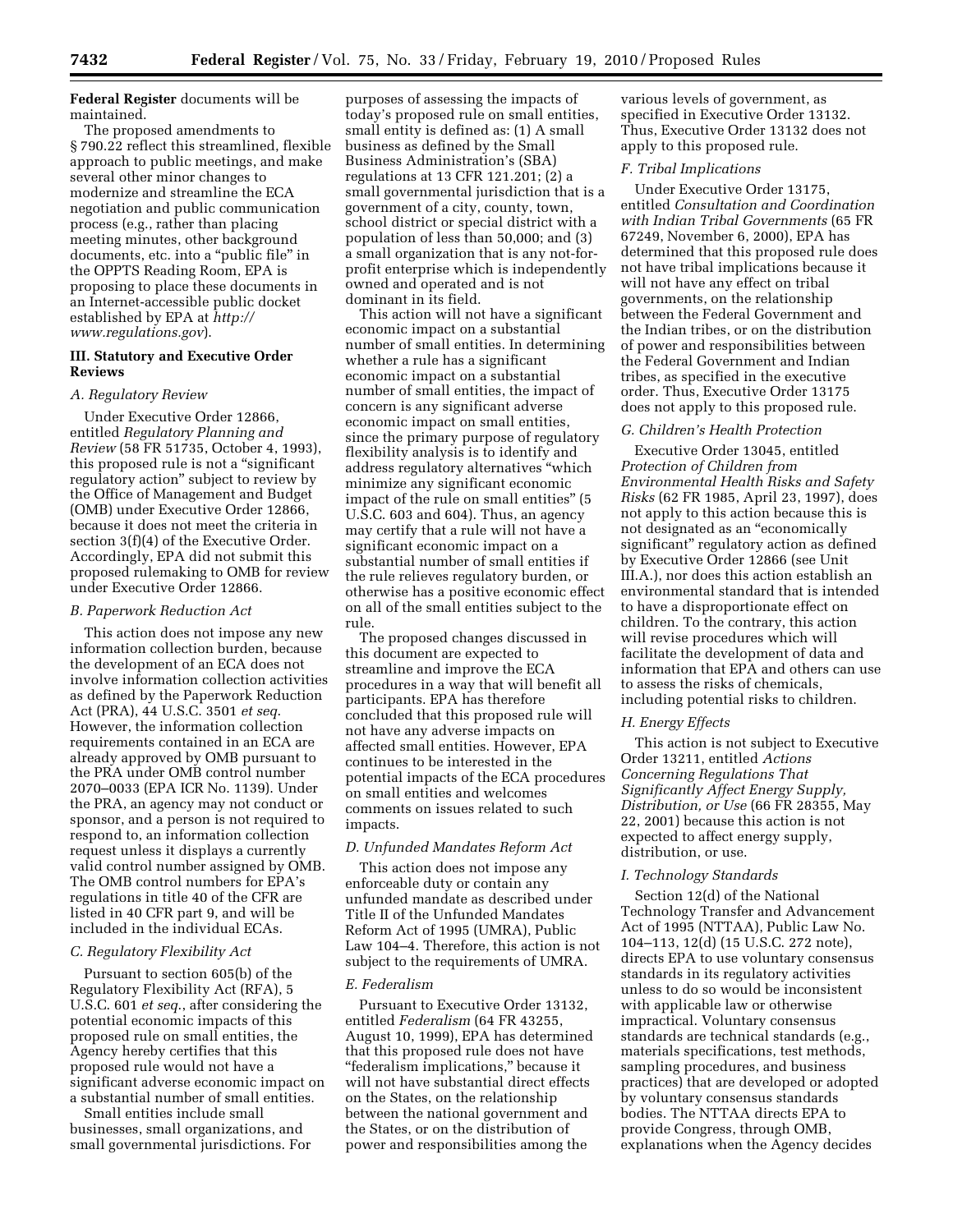not to use available and applicable voluntary consensus standards.

This proposed rulemaking does not involve technical standards. Therefore, EPA is not considering the use of any voluntary consensus standards.

#### *J. Environmental Justice*

This action does not involve special considerations of environmental justice related issues as delineated by Executive Order 12898, entitled *Federal Actions to Address Environmental Justice in Minority Populations and Low-Income Populations* (59 FR 7629, February 16, 1994).

### **List of Subjects in 40 CFR Part 790**

Environmental protection, Chemicals, Hazardous substances, Reporting and recordkeeping requirements.

Dated: February 2, 2010.

### **Stephen A. Owens,**

*Assistant Administrator, Office of Prevention, Pesticides and Toxic Substances.* 

Therefore, it is proposed that 40 CFR part 790 be amended as follows:

# **PART 790—[AMENDED]**

1. The authority citation for part 790 continues to read as follows:

**Authority:** 15 U.S.C. 2603.

2. Section 790.1 is amended as follows:

a. By revising paragraph (c).

b. By removing paragraph (d).

#### **§ 790.1 Scope, purpose, and authority.**

\* \* \* \* \* (c) EPA intends to use enforceable consent agreements to accomplish testing where a consensus exists among EPA, affected manufacturers and/or processors, and interested members of the public concerning the need for and scope of testing.

3. Section 790.20 is revised to read as follows:

#### **§ 790.20 Recommendation, recommendation with an intent to designate, and designation of testing candidates by the ITC.**

(a) *Interagency Testing Committee (ITC) recommendations and recommendations with intent to designate*. The ITC has advised EPA that it will discharge its responsibilities under section 4(e) of the Toxic Substances Control Act (TSCA) in the following manner:

(1) When the ITC identifies a chemical substance or mixture that it believes should receive expedited consideration by EPA for testing, the ITC may add the substance or mixture to its list of chemicals recommended for testing and include a statement that the

ITC intends to designate the substance or mixture for action by EPA in accordance with section  $4(e)(1)(B)$  of TSCA.

(2) Chemical substances or mixtures selected for expedited review under paragraph (a)(1) of this section may, at a later time, be designated for EPA action within 12 months of such designation. The ITC's subsequent decision would be based on the ITC's review of TSCA sections 8(a) and 8(d) data and other relevant information.

(3) Where the ITC concludes that a substance or mixture warrants testing consideration but that expedited EPA review of testing needs is not justified, the ITC will add the substance or mixture to its list of testing recommendations without expressing an intent to designate the substance or mixture for EPA action in accordance with section  $4(e)(1)(B)$  of TSCA.

(4) The ITC reserves its right to designate any chemical that it determines the Agency should, within 12 months of the date first designated, initiate a proceeding under section 4(a) of TSCA.

(b) *Preliminary EPA evaluation of ITC recommendations with intent to designate*. Following receipt of an ITC report containing a recommendation with an intent to designate, EPA will use the following procedure for completing a preliminary evaluation of testing needs on those chemical substances that the ITC has recommended with intent to designate.

(1) EPA will publish the ITC report in the **Federal Register** and announce that interested persons have 30 days to submit comments on the ITC's testing recommendations.

(2) EPA will publish a **Federal Register** document adding all ITCrecommended chemicals to the automatic reporting provisions of its rules under sections 8(a) and 8(d) of TSCA (40 CFR parts 712 and 716).

(3) EPA will hold a public ''focus meeting'' to discuss the ITC's testing recommendations and obtain comments and information from interested parties.

(4) EPA will evaluate submissions received under TSCA sections 8(a) and 8(d) reporting requirements, comments filed on the ITC's recommendations, and other information and data compiled by the Agency.

(5) EPA will make a preliminary staff determination of the need for testing and, where testing appears warranted, will tentatively select the studies to be performed.

(6) EPA will hold a public meeting to announce its preliminary testing determinations.

(c) *EPA response to ITC designations and recommendations*. (1) Where a substance or mixture is designated for EPA action under section  $4(e)(1)(B)$  of TSCA, the Agency will take either one of the following actions within 12 months after receiving the ITC designation:

(i) Initiate rulemaking proceedings under section 4(a) of TSCA. Where the testing recommendations of the ITC raise unusually complex and novel issues that require additional Agency review and opportunity for public comment, the Agency may initiate rulemaking by publishing an Advance Notice of Proposed Rulemaking (ANPRM).

(ii) Publish a **Federal Register**  document explaining the Agency's reasons for not initiating such rulemaking proceedings. EPA may conclude that rulemaking proceedings under section 4(a) of TSCA are unnecessary if it determines that the findings specified in section 4(a) of TSCA cannot be made or if the Agency entered into a consent agreement requiring the testing identified by the ITC.

(2) Where a substance or mixture has been recommended for testing by the ITC, whether with or without an intent to designate, EPA will use its best efforts to act on the ITC's recommendations as rapidly as possible consistent with its other priorities and responsibilities. EPA may respond to the ITC's recommendations with action such as:

(i) Initiating rulemaking proceedings under section 4(a) of TSCA,

(ii) Publishing a **Federal Register**  document explaining the Agency's reasons for concluding that testing is unnecessary, or

(iii) Entering into a consent agreement in accordance with this subpart.

4. Section 790.22 is revised to read as follows:

#### **§ 790.22 Procedures for developing consent agreements.**

(a) *Preliminary EPA evaluation of proposed consent agreement*. Where EPA believes that testing of a chemical substance or mixture may be needed, and wishes to explore whether a consent agreement may satisfy the identified testing needs, EPA will invite manufacturers and/or processors of the affected chemical substance or mixture to submit a proposed consent agreement to EPA. EPA will evaluate the proposal(s) and may request additional clarifications of or revisions to the proposal(s).

(b) *Negotiation procedures for consent agreements*. If, after evaluating the proposed consent agreement(s), EPA